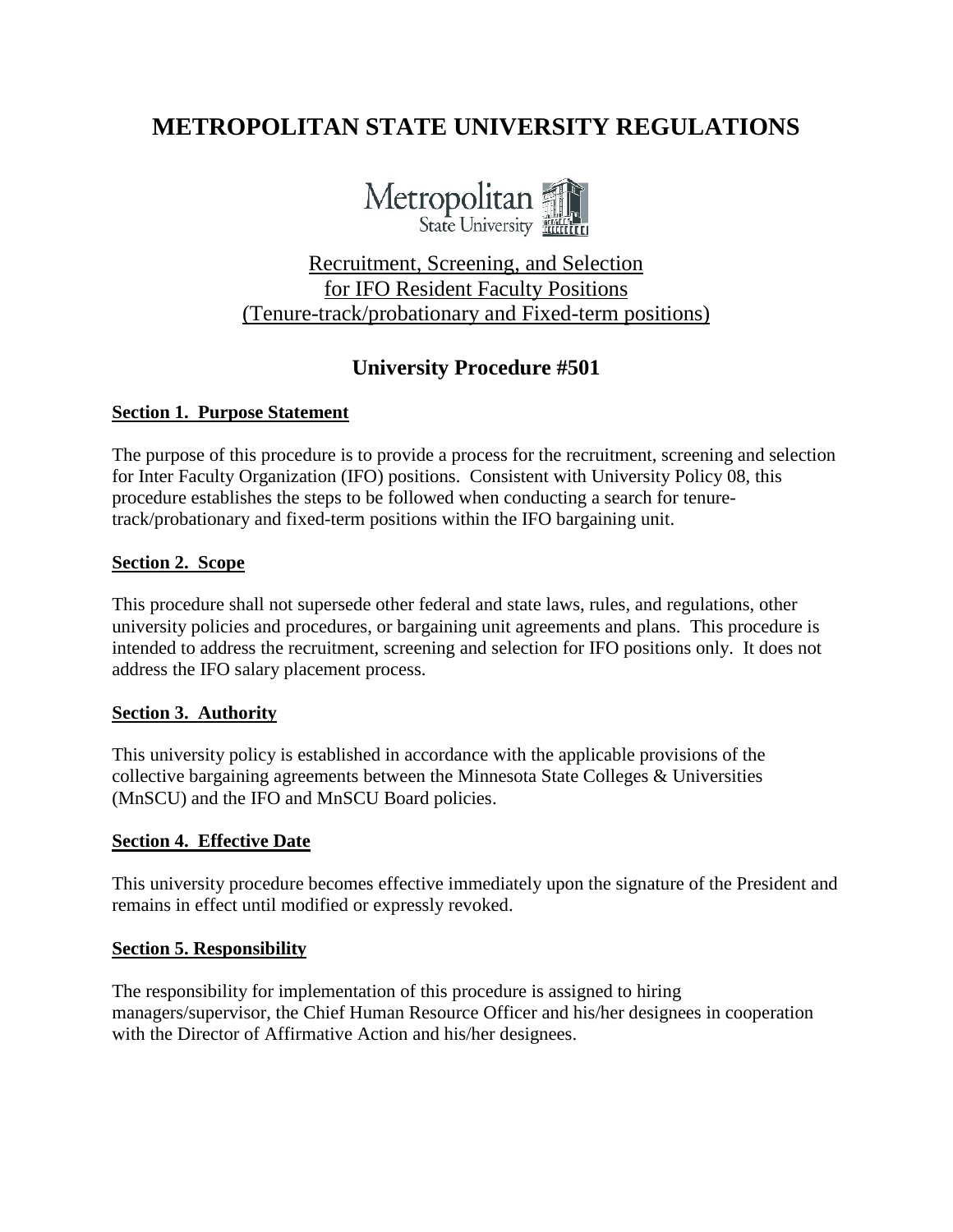## **Section 6. Notification and Publication**

The university shall inform all employees involved in the recruitment, screening and selection for IFO positions of the established policy and procedure. The policy and procedure shall be available on the university portal and be distributed all employees involved in the IFO search process.

## **Section 7. Objective**

This procedure sets forth the basic IFO recruitment, screening, and selection steps and is designed to accomplish the following:

- 1. Recruit, select, and hire the most qualified candidates for IFO positions;
- 2. Meet the university's commitment to affirmative action;
- 3. Create sufficient documentation of the university's selection decision-making with regard to each hire;
- 4. Comply with state and federal laws regarding affirmative action and equal employment opportunity;
- 5. To protect the university and those involved in the process from exposure to liability; and
- 6. To ensure all applicants fair and consistent treatment in the university's selection processes.

## **Section 8. Definitions**

- **A. Position Request form:** A Position Request form is submitted when a new position is to be established or a vacant position is requested to be filled.
- **B. President's Council (PC)**: The University's executive leadership team consisting of the President, Vice Presidents, Chief Human Resource Officer, and his/her Special Assistant/Director of Government Relations.
- **C. Recruitment Plan Form (RPF)**: A form that indicates the composition of the search committee, the recruitment and advertising plan, and the Affirmative Action goal(s), if any.
- **D. Notice of Vacancy (NOV)**: Also known as "job posting." The NOV outlines the minimum or required and desired qualifications for the position. The NOV is drafted by HR and the hiring manager/supervisor and provided to the search committee for comment and feedback before posting.
- **E. Office of Affirmative Action (OAA):** The Director of Affirmative Action and his/her unit are responsible for all affirmative action compliance matters related to the screening and selection of candidates for IFO bargaining unit positions.
- **F. Hiring manager/supervisor:** The individual who has the authority to plan, direct, and monitor the work of the position (Executive Director, Dean, Provost, etc.)
- **G. Appointment Authorization Form**: The form that must be completed by the search committee chair and hiring manager/supervisor upon completion of the search.
- **H. Prior Work Experience collection form**: A form that captures candidates' prior academic and non-academic employment and volunteer experience(s). The information is used to determine the candidate's salary placement.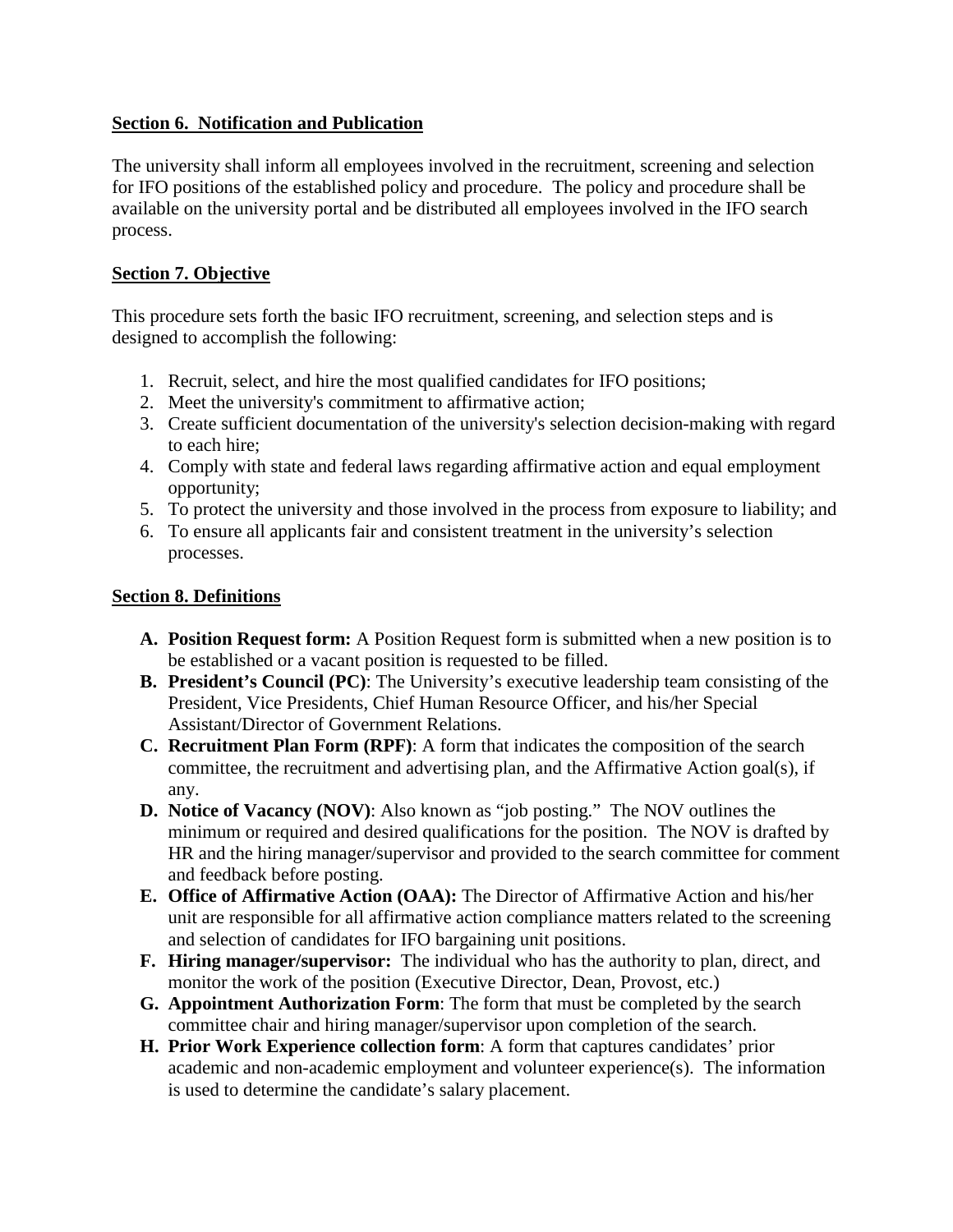## **Section 9. Initiating a national/regional search**

- 1. Hiring manager/supervisor submits a Position Request form to the Provost and/or President's Council for permission to initiate a search.
- 2. The search is approved/disapproved; the form is sent to HR and the hiring manager/supervisor.
- 3. The hiring manager/supervisor designates the chair of the search committee.
- 4. The hiring manager/supervisor determines the composition of the search committee as follows:
	- The committee will be comprised of no fewer than three members.
	- Someone designated as providing administrative support to the search committee; and
	- The search committee members must reflect diversity.
- 7. For the completion of Recruitment Plan Form (RPF), the hiring manager/supervisor in consultation with the hiring department determines:
	- Where any additional advertising will be done;
	- Budget implications of the additional advertising and candidate reimbursement
- 8. After consultation with HR, the hiring manager/supervisor completes the Recruitment Plan Form (RPF) and returns the RPF to HR.
- 9. HR reviews the RPF and discusses with the hiring manager/supervisor and search committee underutilization (if any) and diversity goals related to the filling of the position with the hiring manager/supervisor and search committee.
- 10. Hiring manager/supervisor and HR finalize the NOV and provide to search committee chair for review and comment by the search committee. Search committee chair provides comments back to the hiring manager/supervisor.

## **Section 10. Exceptions to conducting a national/regional search**

- **1. Community faculty positions:** The University may fill its community faculty positions without conducting a search in accordance with University Policy #5010 or Procedure #501.
- **2. Limited Search**: Under rare and special circumstances, the President may determine it is in the best interest of the University to conduct a limited search and may waive the national/regional search requirement. With the President's approval, such a search may be limited to posting the vacancy for university applicants only, conducting a local search only, or considering only a single applicant. This provision would apply to emergency replacements, spousal hires, visiting professors, or special hires that uniquely advance the institution.

## **Section 11. Recruitment**

- 1. HR posts the NOV in accordance with the RPF.
- 2. HR provides search committee members with training on best practice, using the online applicant tracking system, confidentiality in the search process, roles and responsibilities of the parties involved in the search process, and any Affirmative Action considerations for the search process.
- 3. The search committee develops the questions for interviews and reference checks using the sample questions provided by HR, and submits the questions to HR for approval.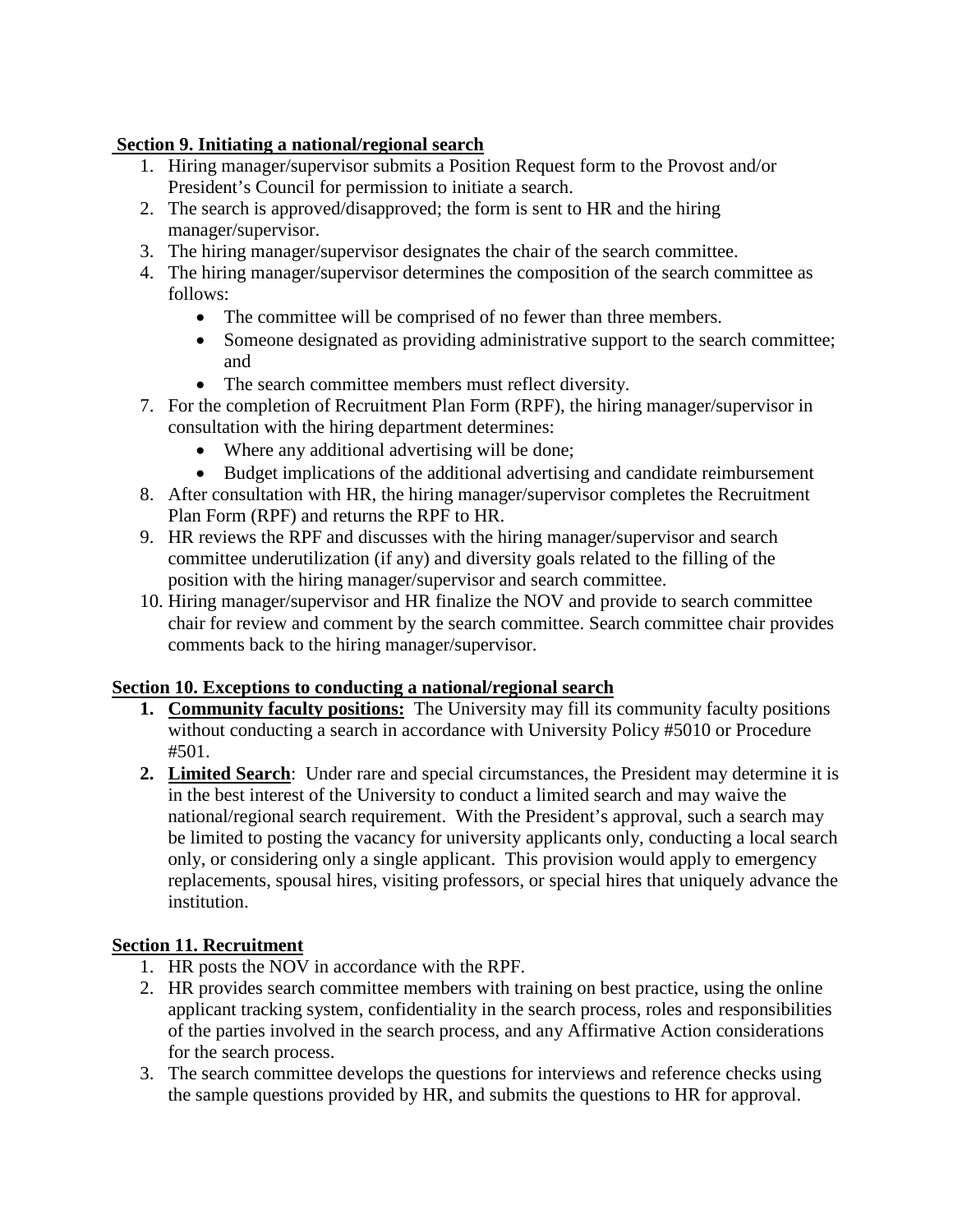### **Section 12. Screening**

- 1. HR will determine whether an applicant is able to avail him/herself of prior consideration, transfer, or the retrenchment provisions of the IFO agreement. HR will notify the hiring manager/supervisor and committee chair in the event these agreement provisions apply.
- 2. If the pool contains no individual eligible to avail him/herself of prior consideration, transfer, or the retrenchment provisions of the IFO agreement, HR notifies committee when the pool of candidates is ready for committee review.
- 3. The committee screens applications for minimum qualifications. Applications not meeting minimum qualifications are excluded from further consideration.
- 4. The committee determines ratings for applicants in the pool of those who meet minimum qualifications. Committee selects from the pool those qualified for an initial interview and submits the group of applicants to HR for Affirmative Action compliance.
- 5. HR either approves the pool for initial interviews or makes recommendations for the pool.
- 6. The committee conducts the initial interviews and submits finalist recommendations to HR for Affirmative Action compliance. HR will confer with AAO as needed.
- 7. The committee conducts reference checks for finalists' listed references.
- 8. Support staff person schedules on-campus interviews for those finalists with favorable references.
- 9. On-campus finalist interviews are conducted by the committee and hiring manager/supervisor.
- 10. All finalists are provided with a "Release of Information" forms for signature.
- 11. All finalists are provided the Prior Work Experience form and asked to return them to HR.
- 12. Hiring manager/supervisor conducts additional reference checks as needed.

## **Section 13. Selection**

- 1. Committee reviews and collects all materials collected and generated during process, completes the Strengths & Weaknesses and Appointment Authorization form, and submits to hiring manager/supervisor.
- 2. Hiring manager/supervisor reviews Strengths & Weaknesses document and may request a meeting with the committee should s/he be seeking additional feedback from the committee on the finalists.
- 3. Hiring manager/supervisor makes decision on candidate to be hired. If the hiring manager/supervisor determines none of the finalists are acceptable for hire, the hiring manager/supervisor must contact HR to discuss and send an email confirmation to HR and AAO declaring a failed search and why the search was failed.
- 4. Hiring manager/supervisor submits the Strengths & Weaknesses and the completed Appointment Authorization (with its attachments) forms to HR.
- 5. HR routes aforementioned documents (and the NOV) to AAO for signature.
- 6. After receiving a fully executed Appointment Authorization form, HR will contact the hiring manager/supervisor to review and discuss the candidate's Prior Work Experience form and determine a salary offer for the candidate.